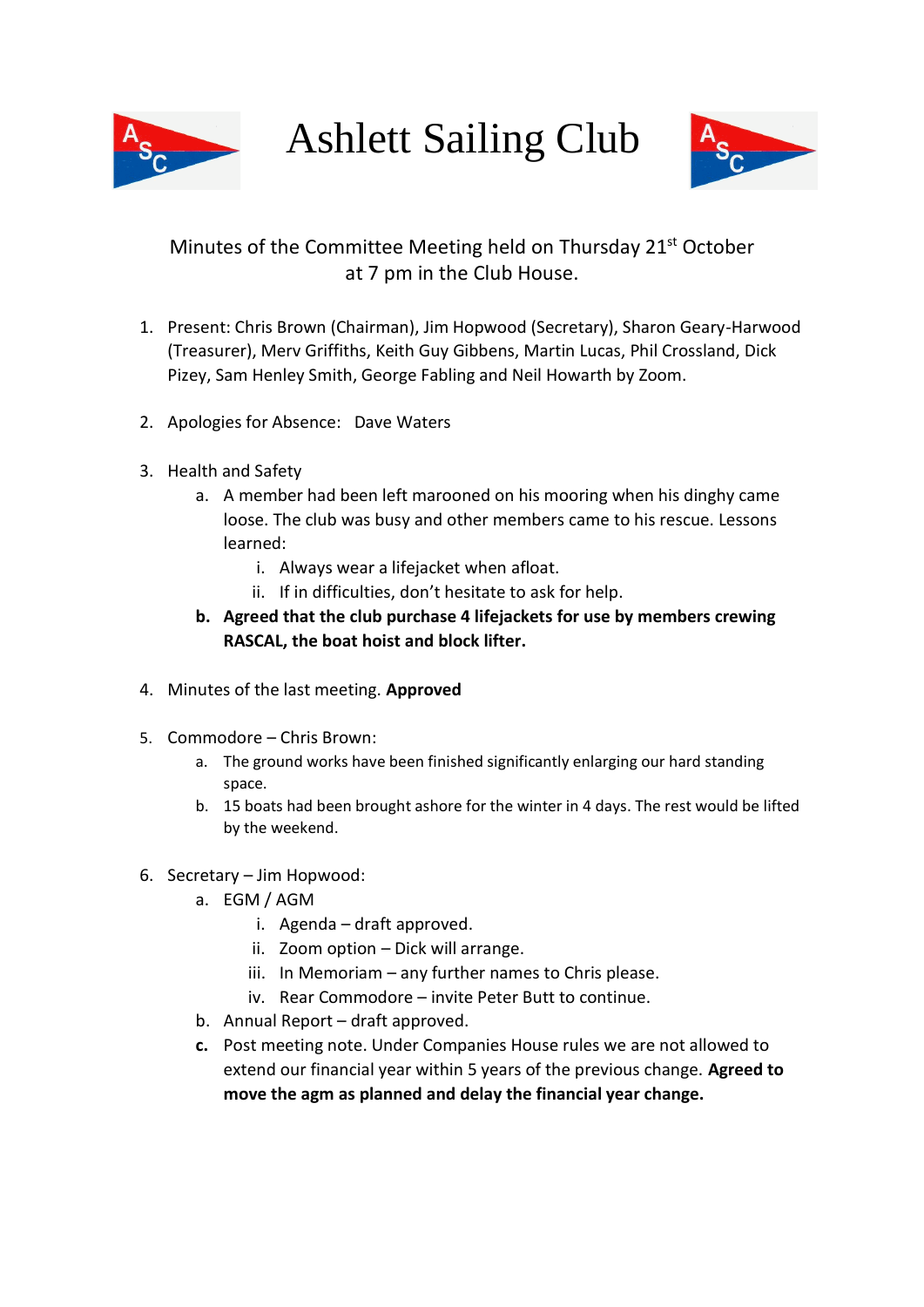- 7. Treasurer Sharon Geary Harwood:
	- a. Sharon circulated the following table and asked for budgets for various sections of the club eg compound, tractor etc
	- b. High electricity charges because wall heaters left on through the summer.
	- c. Chasing invoices for services.
	- d. Working with Lloyds to set up savings account for key deposits.

| ASHLETT SAILING CLUB                  | 21.10.21 |               |
|---------------------------------------|----------|---------------|
|                                       |          |               |
| <b>Bank Account</b>                   |          | £59,688.83    |
| Key Deposit                           |          | $-E8,000.00$  |
| 1 Years running costs                 |          | $-E12,000.00$ |
| Less 2021 running costs               |          | $-E5,000.00$  |
| <b>Expenses Earmarked</b>             |          | $-E13,000.00$ |
| Surplus for 2021                      |          | £21,688.83    |
|                                       |          |               |
| <b>Less Holding amount for Toilet</b> |          | $-E15,000.00$ |
| Total Surplus for 2021/22             |          | £6,688.83     |
|                                       |          |               |

- 8. Membership and Communications Dick Pizey:
	- a. Data protection policy has been updated.
	- b. Christmas Dinner revised plan approved, details in Newsletter.
	- c. Website and domain renewal approved by email.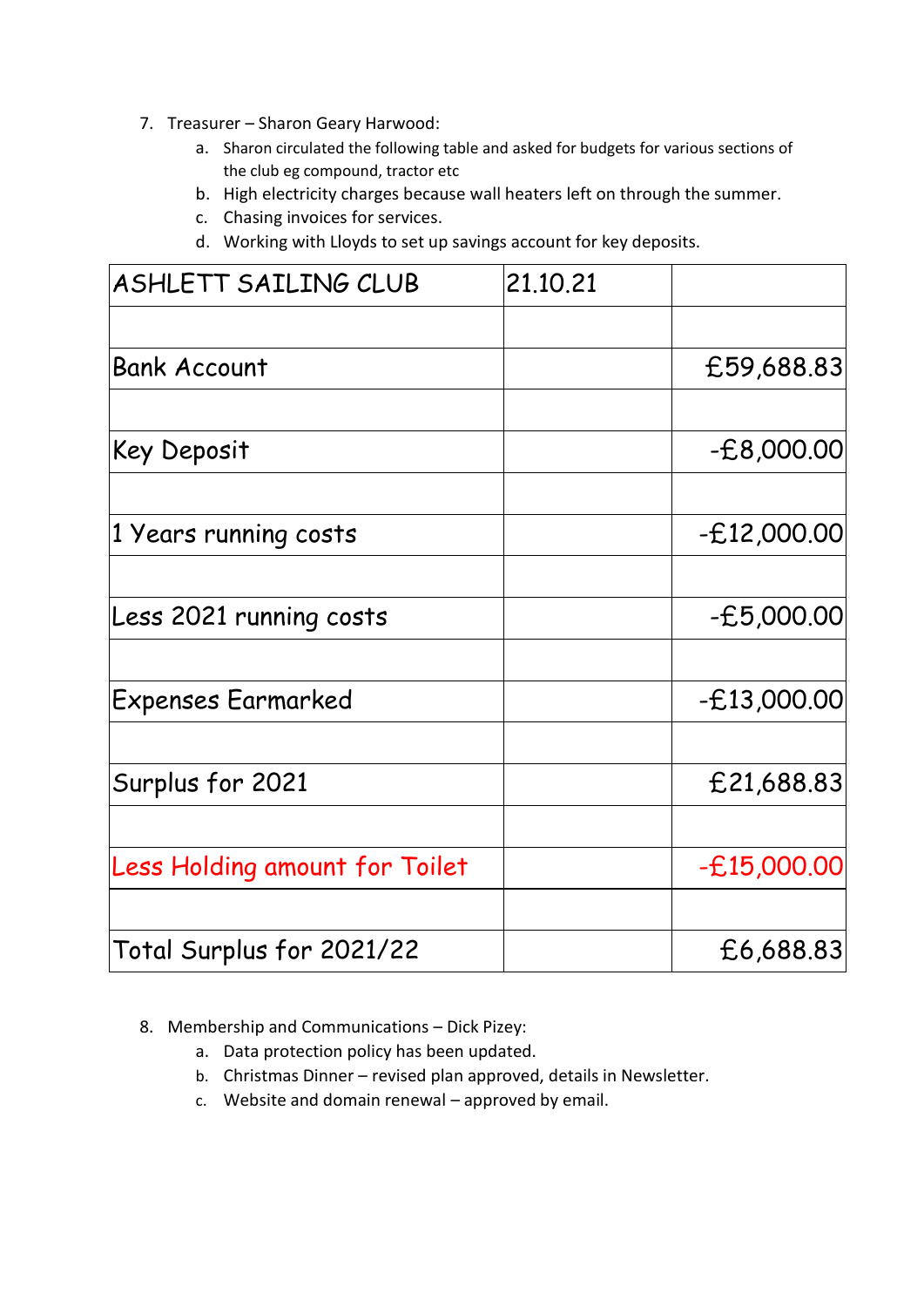- 9. Projects Phil Crossland:
	- a. Phil emphasised that several options for the new toilets had been investigated by his work group. He would prepare a full handover for the new project manager.
- 10. Pontoon and Slip Dave Waters:
	- a. All good on the Pontoon. Awaiting request for winter pontoon storage by members.
	- b. Slip way cleaned Fri 15th Oct.
- 11. Moorings Keith Guy-Gibbens:
	- a. Block lifted and repositioned to enable easier mooring for a member.
	- b. One mooring assigned for a new member.
- 12. Bosun Merv Griffiths:
	- **a.** This last month the block lifter was out lifting and moving a mooring block for a club member where the member was prepared to come out and help, even being a self help club this is very unusual. **Jim to add note to annual report.**
	- b. The red massey tractor was inspected by an agri tractor dealer who recommended we have the internal brake pads replaced to ensure efficient hand brake operation. This will be undertaken in a quiet period after the main winter lift out**.**
- 13. Pound Martin Lucas:
	- a. Completed the new areas
	- b. Moved a few boats
	- c. Cut the grass For discussion:
	- d. Fees increase concerned at reduced pound fee income. Hopefully will be restored as new members take the spaces**. Agreed to review in the New Year**.
	- e. Car parking in the compound. **Agreed that short term parking (a few hours) while working on boats is allowed. Long term parking (several days) when the owner is away is only allowed with the Pound Master's permission.**
	- f. Work party bramble cutting /tenders identifying **planned for 13 November**.
- 14. Maintenance George Fabling:
	- a. Steady month for maintenance, various tasks carried out including locks, gates, toilets and security light fitting.
- 15. Boat House Neil Howarth:
	- a. Space found for one extra canoe.
- 16. Club House Sam Henley Smith:
	- **a. ASC Clubhouse costs for the 7 months from 7th March '21 to 7th Oct '21,** This does not include the cost of paying a cleaner, or any of the utilities. Money spent, reimbursed to me by ASC Treasurer E179.76 (3 x bulk-buy items eg paper towels/cleaning products) Money collected in black box from member donations £149.45 (this does NOT include the £248.51 donated for the RNLI at the Regatta) Money spent from black box (tea/coffee/biscuits etc top up of loo rolls /plants) £97.09